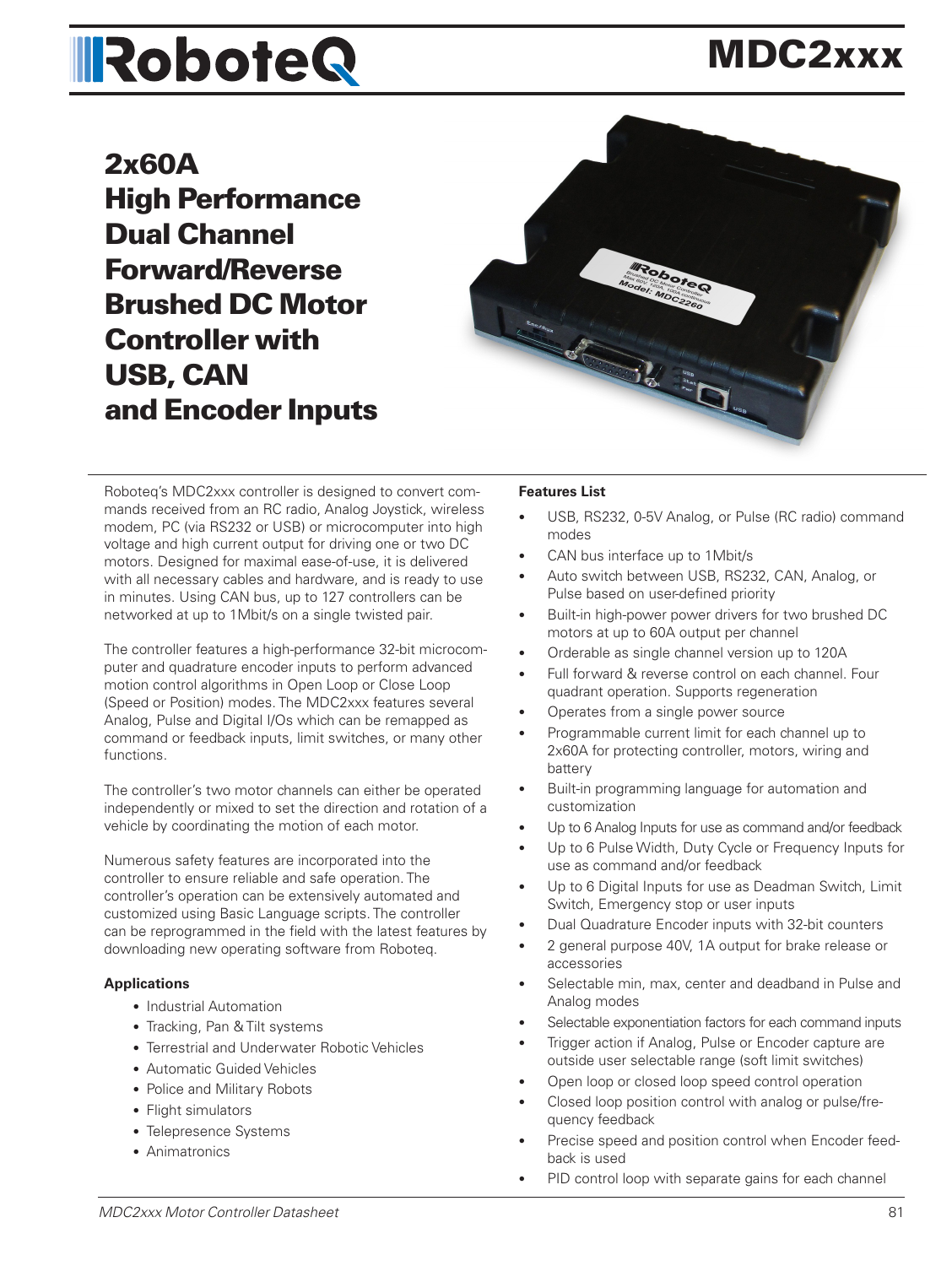

- Optional Mixed control (sum and difference) for tank-like steering
- Configurable Data Logging of operating parameters on RS232 Output for telemetry or analysis
- Built-in Battery Voltage and Temperature sensors
- Optional 12V backup power input for powering safely the controller if the main motor batteries are discharged
- Power Control wire for turning On or Off the controller from external microcomputer or switch
- No consumption by output stage when motors stopped
- Regulated 5V output for powering Encoders, RC radio, RF Modem or microcomputer
- Separate Programmable acceleration and deceleration for each motor
- Separate Programmable maximum forward and reverse power
- Support for CANopen and two simplified CAN protocols
- Ultra-efficient 3 mOhm High-Efficiency version ON resistance MOSFETs
- Stall detection and selectable triggered action if Amps is outside user-selected range
- Short circuit protection with selectable sensitivity levels
- Overvoltage and Undervoltage protection
- Programmable Watchdog for automatic motor shutdown in case of command loss
- Overtemperature protection
- Diagnostic LED
- Open frame or enclosed design with heat conducting bottom plate
- Efficient heat sinking. Operates without a fan in most applications
- Power wiring 0.25" Faston tabs
- 5.5" (139.7mm) L, 5.5" W (139.7mm), 1.0" (25mm) H
- -40o to +85o C operating environment
- 0.5 lbs (250g)
- Easy configuration, tuning and monitory using provided PC utility
- Field upgradeable software for installing latest features via the internet

#### Orderable Product References

| <b>Reference</b> | <b>Number of Channels</b> | <b>Amps/Channel</b> | <b>Volts</b> | <b>Cooling</b>          |
|------------------|---------------------------|---------------------|--------------|-------------------------|
| <b>MDC2230</b>   |                           | 60                  | 30           | <b>Conduction Plate</b> |
| <b>MDC2230S</b>  |                           | 120                 | 30           | <b>Conduction Plate</b> |
| <b>MDC2460</b>   |                           | 60                  | 60           | <b>Conduction Plate</b> |
| <b>MDC2460S</b>  |                           | 120                 | 60           | <b>Conduction Plate</b> |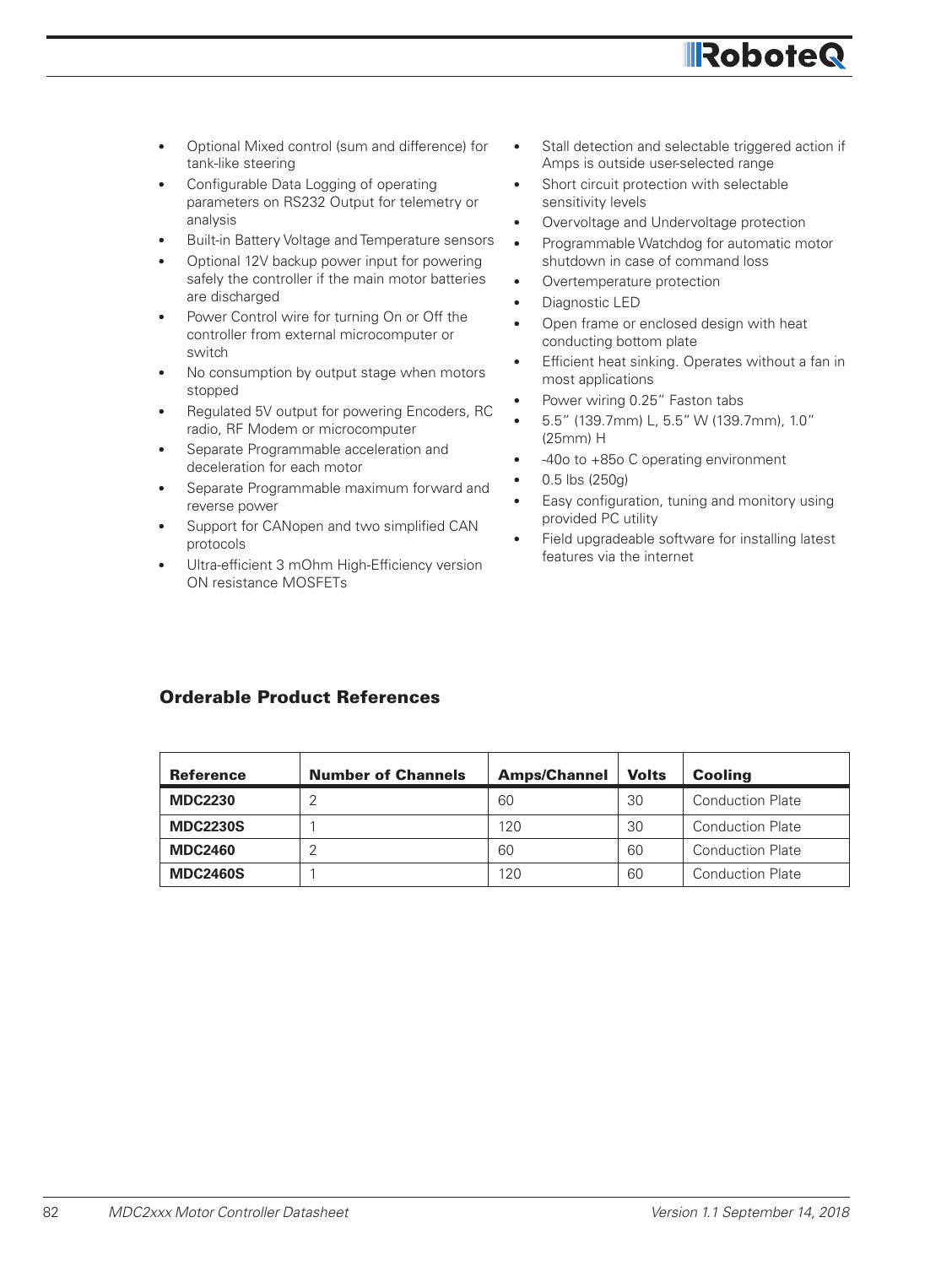### Important Safety Disclaimer

**Dangerous uncontrolled motor runaway condition can occur for a number of reasons, including, but not limited to: command or feedback wiring failure, configuration error, faulty firmware, errors in user script or user program, or controller hardware failure.** 

**The user must assume that such failures can occur and must make his/her system safe in all conditions. Roboteq will not be liable in case of damage or injury as a result of product misuse or failure.**

#### Power Wires Identifications and Connection

The diagram below shows how to wire the controller and how to turn power On and Off.



FIGURE 8. Powering the controller. Thick lines identify MANDATORY connections

#### Important Warning

**Carefully follow the wiring instructions provided in the Power Connection section of the User Manual. The information on this datasheet is only a summary.**

#### Mandatory Connections

It is imperative that the controller is connected as shown in the above diagram in order to ensure a safe and trouble-free operation. All connections shown as thick black lines are mandatory. The controller must be powered On/Off using switch SW1on the Power Control Header. Use a suitable high-current fuse F1 as a safety measure to prevent damage to the wiring in case of major controller malfunction.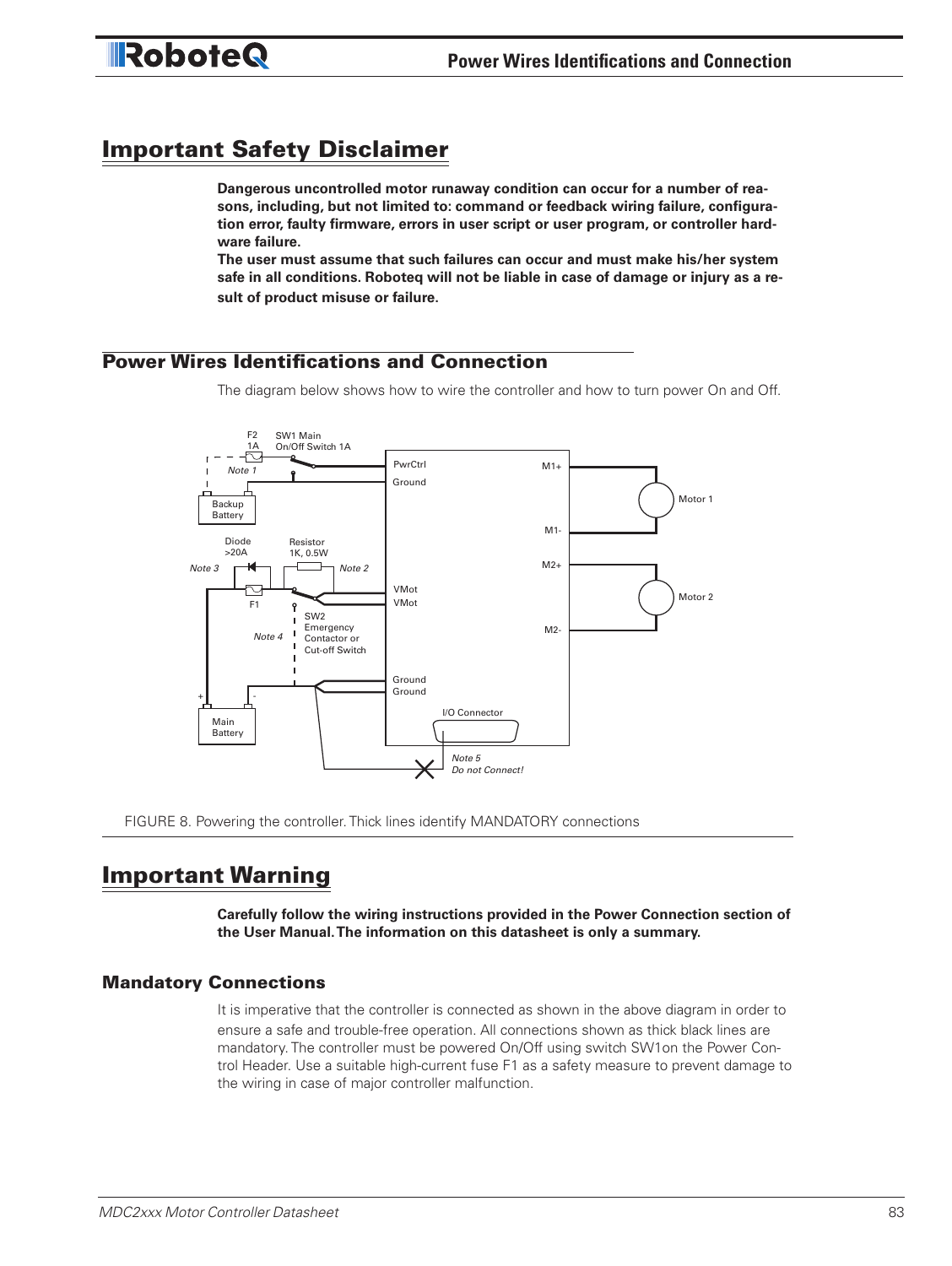#### Emergency Switch or Contactor

The battery must be connected in permanence to the controller's VMot power via an input emergency switch or contactor SW2 as additional safety measure. The user must be able to deactivate the switch or contactor at any time, independently of the controller state.

#### Electrostatic Discharge Protection

In accordance with IEC 61000-6-4, Roboteq Motor Controllers are designed to withstand ESD up to 4kV touch and 8kV air gap. This protection is implemented without any additional external connections required.

Some specifications, such as EN12895, require a higher level of protection. To maximize ESD protection, up to 8kV touch and 15kV air gap, you may connect the metallic heatsink of the controller to your battery negative terminal. See App Note 062918 for example connections.

#### Precautions and Optional Connections

Note 1: Backup battery to ensure motor operation with weak or discharged batteries, connect a second battery to the Power Control wire/terminal via the SW1 switch.

Note 2: Use precharge 1K, 0.5W Resistor to prevent switch arcing.

Note 3: Insert a high-current diode to ensure a return path to the battery during regeneration in case the fuse is blown.

Note 4: Optionally ground the VMot tabs when the controller is Off if there is any concern that the motors could be made to spin and generate voltage in excess of 30V (FBL2360) or 60V (MDC2460).

Note 5: Beware not to create a path from the ground pins on the I/O connector and the battery minus terminal.

#### Use of Safety Contactor for Critical Applications

An external safety contactor must be used in any application where damage to property or injury to person can occur because of uncontrolled motor operation resulting from failure in the controller's power output stage.



FIGURE 9. Contactor wiring diagram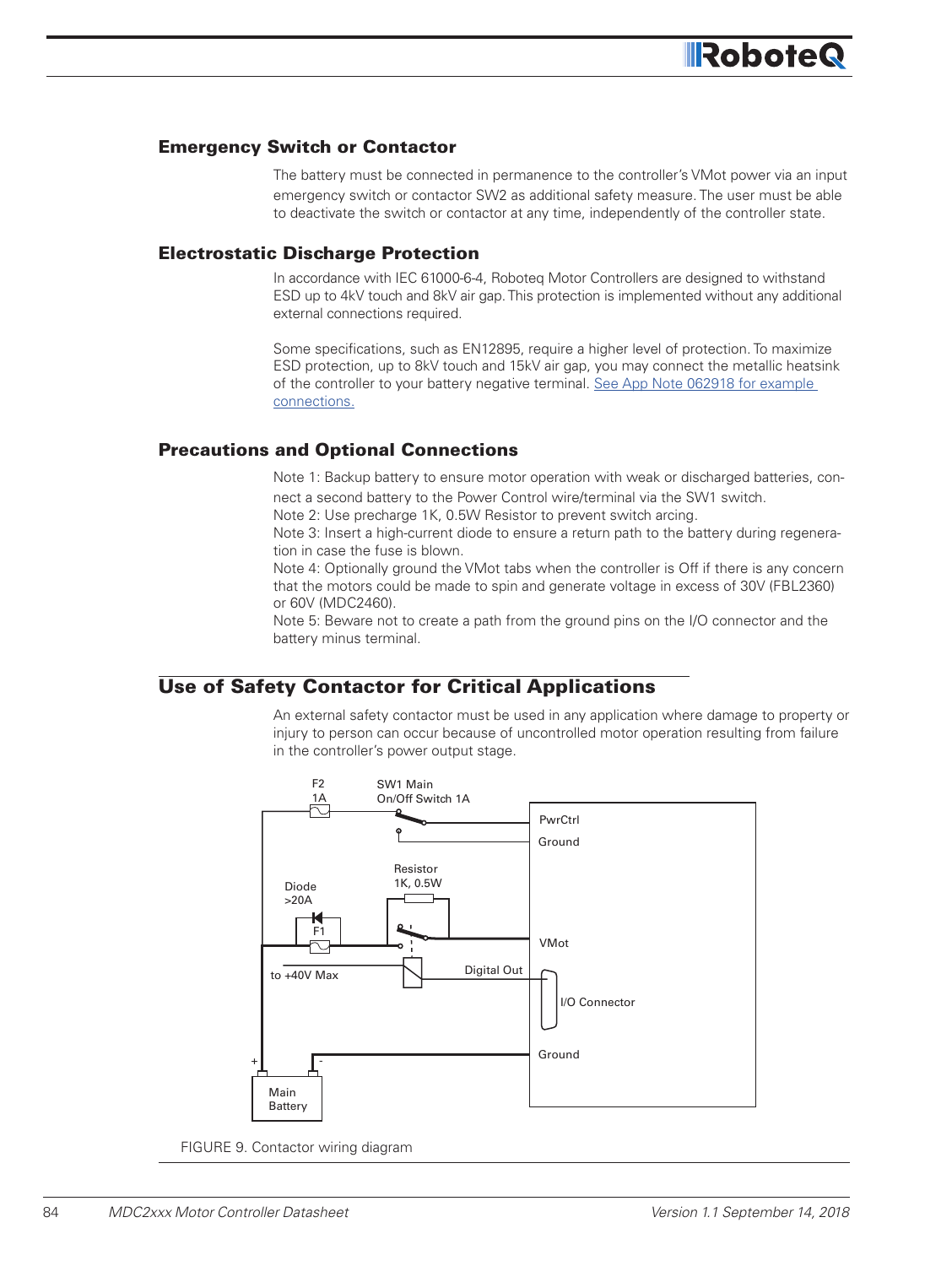The contactor coil must be connected to a digital output configured to activate when "No MOSFET Failure". The controller will automatically deactivate the coil if the output is expected to be off and battery current of 1A or more is measured for more than 0.5s. This circuit will not protect against other sources of failure such as those described in the "Important Safety Disclaimer" on page 3.

#### Single Channel Motor Wiring

**IRoboteQ** 

The single channel version of the controller (FBL2360S/MDC2460S) requires that the output be parallel and that the load be wired as shown in the diagram below.



FIGURE 10. MDC2230S/MDC2460S wiring diagram

#### Important Warning

**This wiring is only possible on controllers fitted with the Single Channel version of the controller logic. Dual channel controllers will be damaged if wired as single channel. Verify that the PC utility identifies the controller as FBL2360S/MDC2460S before applying power to the load.**

#### Encoder Wiring

The encoder connector is a 6-pin Molex Microfit 3.0, model 43645. Pin assignment is in the table below.



FIGURE 11. Encoder connector

| <b>Pin Number</b> |       | $\epsilon$ | e<br>- | ▵                  | ∽<br>-             | c          |
|-------------------|-------|------------|--------|--------------------|--------------------|------------|
| Signal            | 5Vout | Enc1A      | Enc1B  | Enc <sub>2</sub> A | Enc <sub>2</sub> B | <b>GND</b> |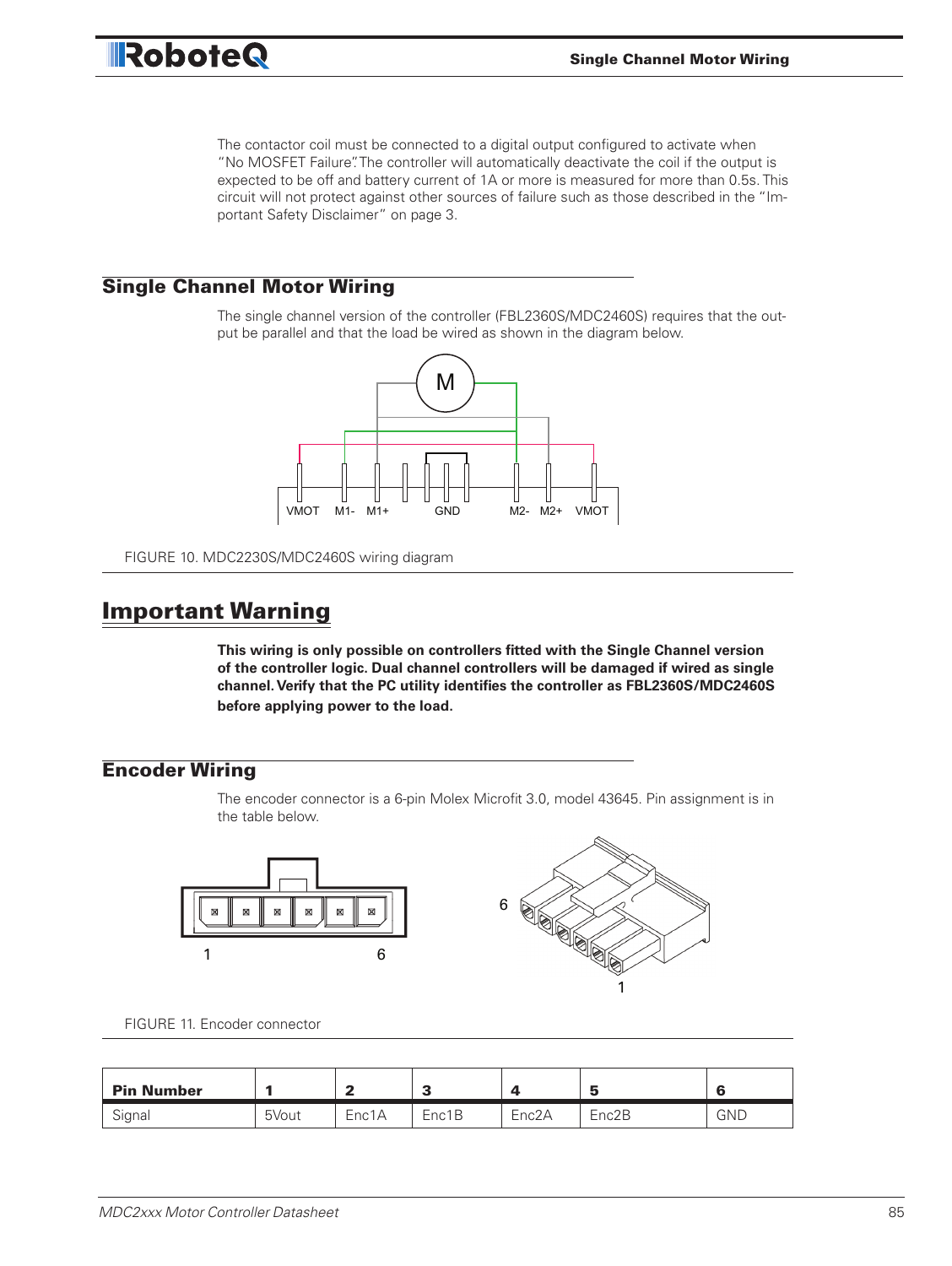#### Controller Mounting

During motor operation, the controller will generate heat that must be evacuated. The published amps rating can only be fully achieved if adequate cooling is provided. Mount the controller so that the bottom plate makes contact with a metallic surface (chassis, cabinet) to conduct the heat.

#### Commands and I/O Connections

Connection to RC Radio, Microcomputer, Joystick and other low current sensors and actuators is done via the 15 connector located in front of the board. The functions of many pins vary depending on user configuration. Pin assignment is found in the table below.

**Note the following change starting with Version 3 of the MDC2xxx hardware:** Addition of Analog inputs 5 and 6. Addition of Pulse Input 6. Analog Input 1 is remapped.



| TABLE 5.                       |              |                                                                                                                                                                                                                                |              |                 |                                   |                  |                       |
|--------------------------------|--------------|--------------------------------------------------------------------------------------------------------------------------------------------------------------------------------------------------------------------------------|--------------|-----------------|-----------------------------------|------------------|-----------------------|
| <b>Connector</b><br><b>Pin</b> | <b>Power</b> | <b>Dout</b>                                                                                                                                                                                                                    | Com          | <b>RC</b>       | Ana                               | <b>Dinput</b>    | <b>Default Config</b> |
| 1                              |              | DOUT1                                                                                                                                                                                                                          |              |                 |                                   |                  | Motor Brake           |
| 9                              |              | DOUT <sub>2</sub>                                                                                                                                                                                                              |              |                 |                                   |                  | Safety Contactor      |
| $\overline{2}$                 |              |                                                                                                                                                                                                                                | <b>TxOut</b> |                 |                                   |                  | RS232Tx               |
| 10                             |              |                                                                                                                                                                                                                                |              | RC <sub>5</sub> | ANA5 (2)(5)                       | DIN <sub>5</sub> | AnaCmd1 (1)           |
| 3                              |              |                                                                                                                                                                                                                                | Rxln         |                 |                                   |                  | RS232Rx               |
| 11                             |              |                                                                                                                                                                                                                                |              | RC4             | ANA4                              | DIN4             | AnaCmd2 (1)           |
| 4                              |              |                                                                                                                                                                                                                                |              | RC1 (3)         | ANA1 (3)(4)                       | DIN <sub>1</sub> | RCRadio1              |
| 12                             |              |                                                                                                                                                                                                                                |              | RC3             | ANA3                              | DIN <sub>3</sub> | Unused                |
| 5                              | <b>GND</b>   |                                                                                                                                                                                                                                |              |                 |                                   |                  |                       |
| 13                             | <b>GND</b>   |                                                                                                                                                                                                                                |              |                 |                                   |                  |                       |
| 6                              |              |                                                                                                                                                                                                                                | CANL         |                 |                                   |                  | CAN Low               |
| 14                             | 5VOut        |                                                                                                                                                                                                                                |              |                 |                                   |                  |                       |
| $\overline{7}$                 |              |                                                                                                                                                                                                                                | CANH         |                 |                                   |                  | CAN High              |
| 15                             |              |                                                                                                                                                                                                                                |              | RC6 (5)         | ANA6 (5)                          | DIN6             | Unused                |
| 8                              |              |                                                                                                                                                                                                                                |              | RC2 (3)         | ANA2 (3)                          | DIN <sub>2</sub> | RCRadio2              |
| $\mathbf{A}$                   |              | the property of the contract of the contract of the contract of the contract of the contract of the contract of the contract of the contract of the contract of the contract of the contract of the contract of the contract o |              |                 | and the state of the state of the |                  |                       |

FIGURE 12. Connector pin locations

Note 1: Analog command is disabled in factory default configuration.

Note 2: ANA1 in version 2 of MDC2xxx.

Note 3: Starting with version 3.2, RC1 and RC2 inputs need to be disabled in order for ANA1 and ANA2 inputs to work.

Note 4: New mapping of ANA1 starting with version 3 of MDC2xxx.

Note 5: Added inputs starting with version 3 of MDC2xxx.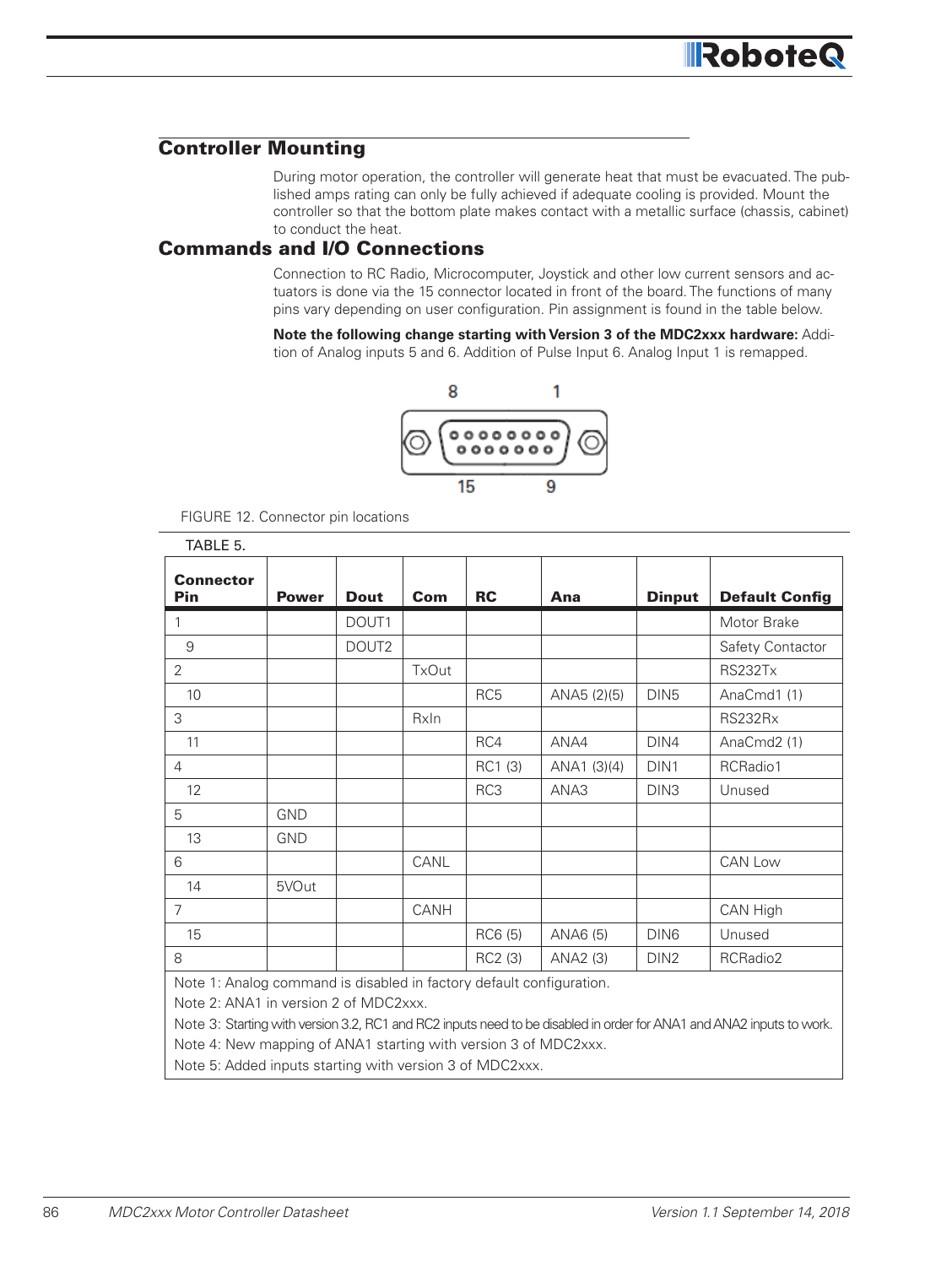### **RoboteQ**

#### Default I/O Configuration

The controller can be configured so that practically any Digital, Analog and RC pin can be used for any purpose. The controller's factory default configuration provides an assignment that is suitable for most applications. The figure below shows how to wire the controller to two analog potentiometers, an RC radio, and the RS232 port. It also shows how to connect the two outputs to motor brake solenoids. You may omit any connection that is not required in your application. The controller automatically arbitrates the command priorities depending on the presence of a valid command signal in the following order: 1-RS232, 2-RC Pulse, 3-None. If needed, use the Roborun+ PC Utility to change the pin assignments and the command priority order.



FIGURE 13. Factory default pins assignment

#### Enabling Analog Commands

For safety reasons, the Analog command mode is disabled by default. To enable the Analog mode, use the PC utility and set Analog in Command Priority 2 or 3 (leave Serial as priority 1). Note that by default the additional securities are enabled and will prevent the motor from starting unless the potentiometer is centered, or if the voltage is below 0.25V or above 4.75V. The drawing shows suggested assignment of Pot 1 to ANA1 and Pot 2 to ANA4. Use the PC utility to enable and assign analog inputs.

#### CAN Bus Operation

The controller can interface to a standard CAN Bus network, using 3 possible protocols: Standard CANOpen, and two simplified proprietary schemes (MiniCAN and RawCAN). Please refer to the User Manual for details. Note that in version 2 of the MDC2xxx, USB and CAN cannot operate at the same time. The controller starts up with CAN available, but CAN will be disabled as soon as the controller is plugged into USB. To re-enable CAN, disconnect USB and restart the controller. Starting with version 3.0 of the MDC2xxx, USB and CAN can operate at the same time without restrictions.

#### USB communication

Use USB only for configuration, monitoring and troubleshooting. USB is not a reliable communication method when used in a electrically noisy environments and communication will not always recover after it is lost without unplugging and replugging the connector, or restarting the controller. Always prefer RS232 communication when interfacing to a computer.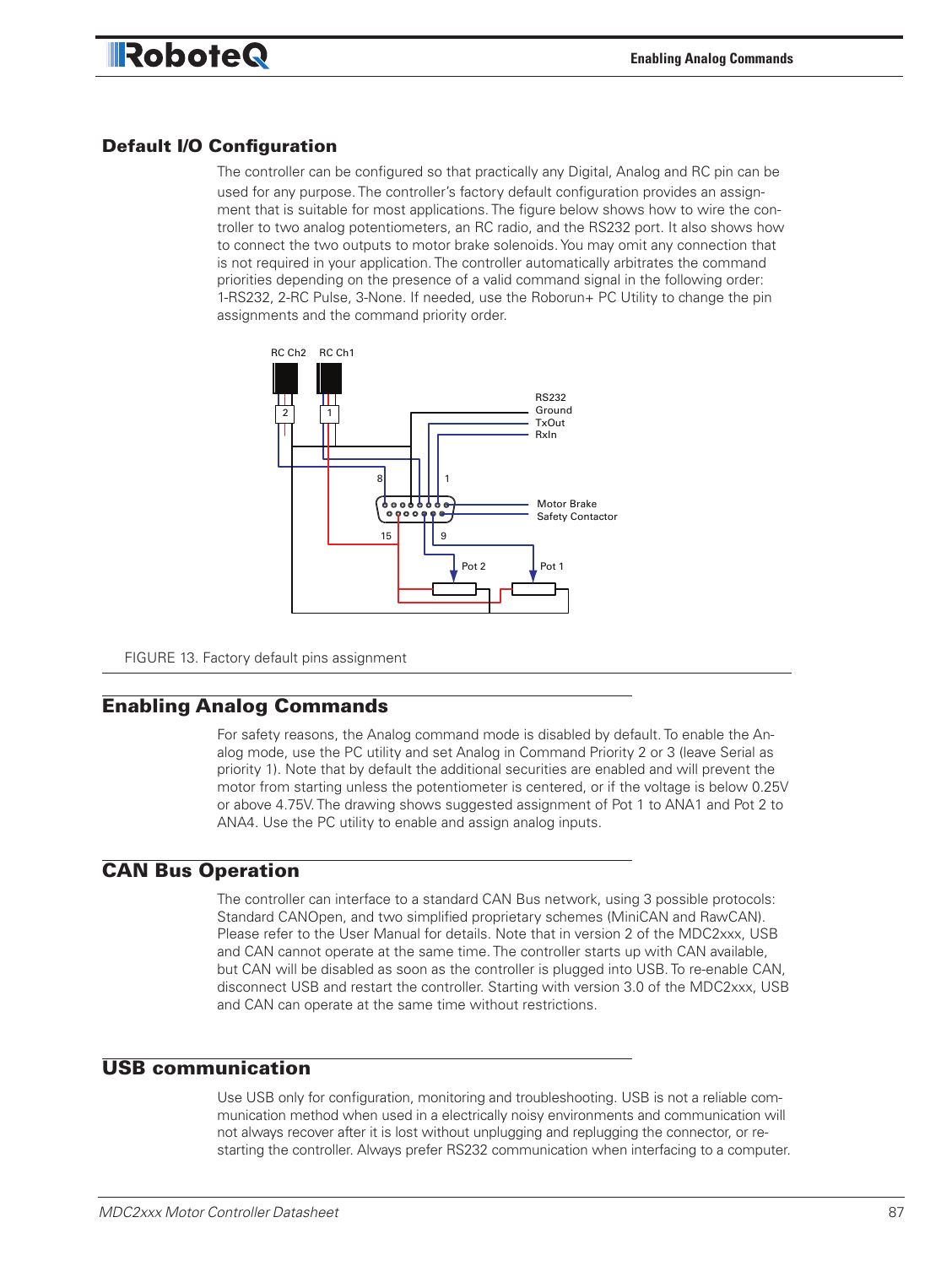#### Status LED Flashing Patterns

After the controller is powered on, the Power LED will turn on, indicating that the controller is On. The Status LED will be flashing at a 2 seconds interval. The flashing pattern provides operating or exception status information. Starting with version 3.0 of the MDC2xxx status flashing is done with a green LED and fault in red.



FIGURE 14. Normal Operation Flashing Patterns



FIGURE 15. Exception or Fault Flashing Patterns

Additional status information may be obtained by monitoring the controller with the PC utility.

#### Electrical Specifications

#### Absolute Maximum Values

The values in the table below should never be exceeded, permanent damage to the controller may result.

TABLE 6.

| <b>Parameter</b>                                                                                                                                      | <b>Measure point</b>                                                                                                                                                                    | <b>Model</b>   | Min   | <b>Typ</b> | <b>Max</b> | <b>Units</b> |
|-------------------------------------------------------------------------------------------------------------------------------------------------------|-----------------------------------------------------------------------------------------------------------------------------------------------------------------------------------------|----------------|-------|------------|------------|--------------|
| <b>Battery Leads Voltage</b>                                                                                                                          | Ground to VMot                                                                                                                                                                          | <b>MDC2230</b> |       |            | 35         | <b>Volts</b> |
|                                                                                                                                                       | Ground to VMot<br>Ground to Pwr Control wire<br>Ground to $M1+$ , M1-, M2+,<br>$M2-$<br>Ground to Output pins<br>Ground to any signal pin on<br>Tx pins<br><b>Board</b><br><b>Board</b> | <b>MDC2460</b> |       |            | 62         | Volts        |
| Reverse Voltage on<br><b>Battery Leads</b>                                                                                                            |                                                                                                                                                                                         | All            | $-1$  |            |            | Volts        |
| Power Control Voltage                                                                                                                                 |                                                                                                                                                                                         | All            |       |            | 62         | Volts        |
| Motor Leads Voltage                                                                                                                                   |                                                                                                                                                                                         | <b>MDC2230</b> |       |            | 30         | Volts        |
|                                                                                                                                                       |                                                                                                                                                                                         | <b>MDC2460</b> |       |            | 62(1)      | Volts        |
| Digital Output Voltage                                                                                                                                |                                                                                                                                                                                         | All            |       |            | 30         | <b>Volts</b> |
| Analog and Digital In-<br>puts Voltage                                                                                                                | 15-pin and encoder connectors                                                                                                                                                           | All            |       |            | 15         | <b>Volts</b> |
| RS232 I/O pins Volt-<br>age                                                                                                                           | External voltage applied to Rx/                                                                                                                                                         | All            |       |            | 15         | Volts        |
| Temperature                                                                                                                                           |                                                                                                                                                                                         | All            | $-40$ |            | 85         | $\circ$ C    |
| Humidity                                                                                                                                              |                                                                                                                                                                                         | All            |       |            | 100(2)     | $\%$         |
| Note 1: Maximum regeneration voltage in normal operation. Never inject a DC voltage from a battery or<br>other fixed source<br>Note 2: Non-condensing |                                                                                                                                                                                         |                |       |            |            |              |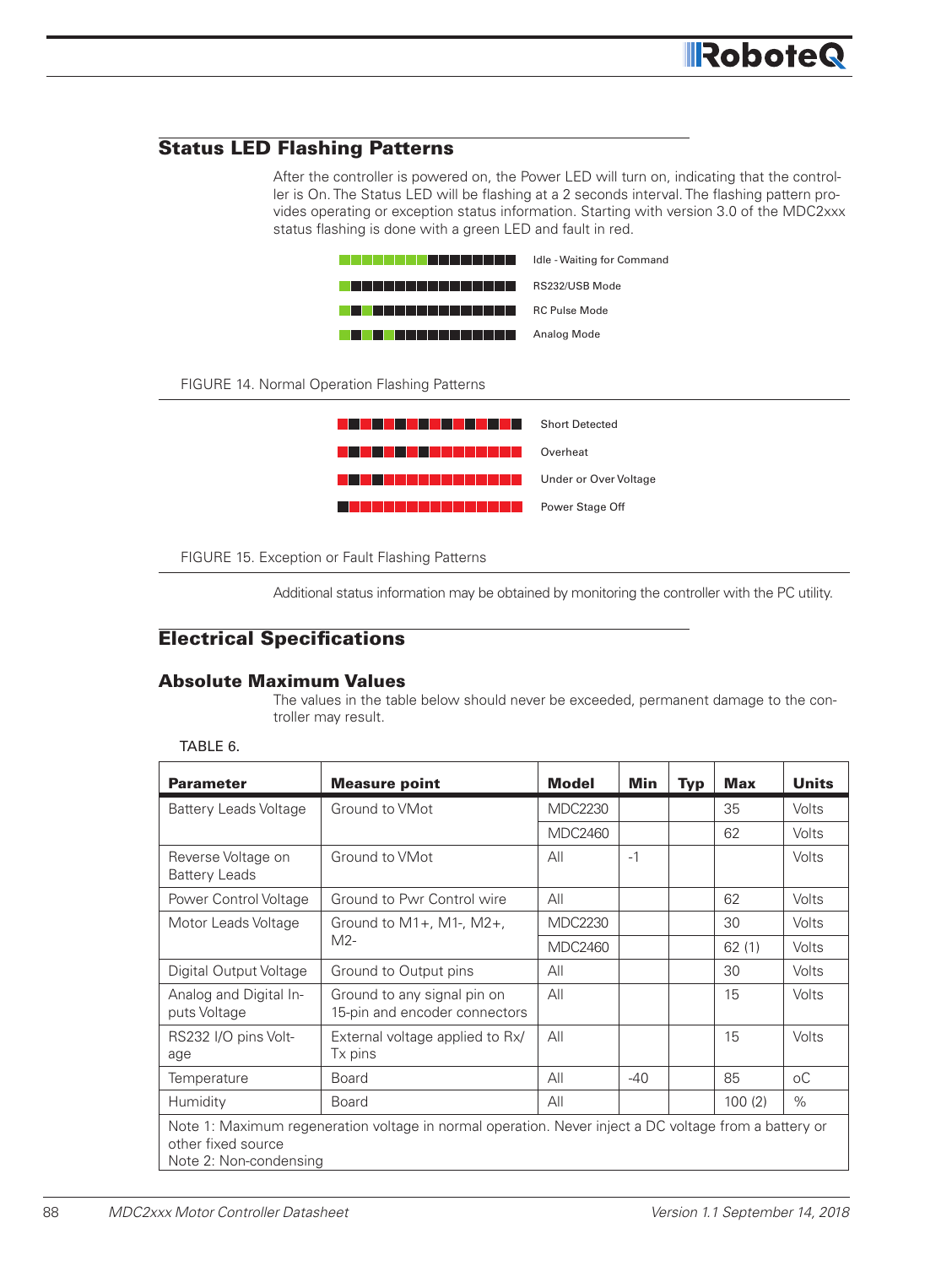### RoboteQ

#### Power Stage Electrical Specifications (at 25oC ambient)

TABLE 7.

| <b>Parameter</b>                            | <b>Measure point</b>                                                                                                                                                                                                                                                                                                                                                                                                                                                                                                                                                                                                                                                                                                                                          | <b>Models</b>  | <b>Min</b> | <b>Typ</b>                           | <b>Max</b> | <b>Units</b>      |
|---------------------------------------------|---------------------------------------------------------------------------------------------------------------------------------------------------------------------------------------------------------------------------------------------------------------------------------------------------------------------------------------------------------------------------------------------------------------------------------------------------------------------------------------------------------------------------------------------------------------------------------------------------------------------------------------------------------------------------------------------------------------------------------------------------------------|----------------|------------|--------------------------------------|------------|-------------------|
| <b>Battery Leads Voltage</b>                | Ground to VMot                                                                                                                                                                                                                                                                                                                                                                                                                                                                                                                                                                                                                                                                                                                                                | <b>MDC2230</b> | 0(1)       |                                      | 30         | Volts             |
|                                             |                                                                                                                                                                                                                                                                                                                                                                                                                                                                                                                                                                                                                                                                                                                                                               | MDC2460        | 0(1)       |                                      | 62         | Volts             |
| Motor Leads Voltage                         | Ground to M1+, M1-,                                                                                                                                                                                                                                                                                                                                                                                                                                                                                                                                                                                                                                                                                                                                           | <b>MDC2230</b> | 0(1)       |                                      | 30(2)      | Volts             |
|                                             | $M2+$ , M2-<br>Ground to Power Con-<br>trol wire<br>VMot or Pwr Ctrl<br>wires<br><b>VMot or Pwr Ctrl</b><br>wires<br>VMot to M+, plus M-<br>to Ground at 100%<br>power. Per channel<br>Motor current<br>Motor current<br>Ch1 or Ch2 Motor<br>current<br>Ch1 or Ch2 Motor<br>current<br>Ch1 or Ch2 Motor<br>current<br>Between Motor wires<br>or Between Motor<br>wire and Ground<br>Between Motor wires<br>and VMot<br>Ch1 or Ch2<br>Note 5: Max value is determined by current limit setting. Duration is estimated and is dependent on ambient<br>Note 6: Current is sum of both synchronized channels. Current must be balanced between channel to obtain max current.<br>Note 10: Controller will stop until restarted in case of short circuit detection | MDC2460        |            |                                      | 62(2)      | Volts             |
| Power Control Voltage                       |                                                                                                                                                                                                                                                                                                                                                                                                                                                                                                                                                                                                                                                                                                                                                               | All            | 0(1)       |                                      | 62         | Volts             |
| Minimum Operating<br>Voltage                |                                                                                                                                                                                                                                                                                                                                                                                                                                                                                                                                                                                                                                                                                                                                                               | All            | 9(3)       |                                      |            | Volts             |
| Idle Current Consump-<br>tion               |                                                                                                                                                                                                                                                                                                                                                                                                                                                                                                                                                                                                                                                                                                                                                               | All            | 50         | 100(4)                               | 150        | mA                |
| <b>ON Resistance</b>                        |                                                                                                                                                                                                                                                                                                                                                                                                                                                                                                                                                                                                                                                                                                                                                               | All            |            | 6                                    |            | mOhm              |
| Max Current per chan-                       |                                                                                                                                                                                                                                                                                                                                                                                                                                                                                                                                                                                                                                                                                                                                                               | MDC2230/60     |            |                                      | 60(5)      | Amps              |
| nel for 30s                                 |                                                                                                                                                                                                                                                                                                                                                                                                                                                                                                                                                                                                                                                                                                                                                               | MDC2230S/60S   |            |                                      | 120(5)(6)  | Amps              |
| Continuous Max Cur-                         |                                                                                                                                                                                                                                                                                                                                                                                                                                                                                                                                                                                                                                                                                                                                                               | MDC2230/60     |            |                                      | 50(6)(7)   | Amps              |
| rent per channel                            |                                                                                                                                                                                                                                                                                                                                                                                                                                                                                                                                                                                                                                                                                                                                                               | MDC2230S/60S   |            |                                      | 100(6)(7)  | Amps              |
| Current Limit range                         |                                                                                                                                                                                                                                                                                                                                                                                                                                                                                                                                                                                                                                                                                                                                                               | MDC2230/60     | 10         | 50 (8)                               | 60         | Amps              |
|                                             |                                                                                                                                                                                                                                                                                                                                                                                                                                                                                                                                                                                                                                                                                                                                                               | MDC2230S/60S   | 10         | 100(8)                               | 120(6)     | Amps              |
| <b>Stall Detection Amps</b>                 |                                                                                                                                                                                                                                                                                                                                                                                                                                                                                                                                                                                                                                                                                                                                                               | MDC2230/60     | 10         | 60 (8)                               | 60         | Amps              |
| range                                       |                                                                                                                                                                                                                                                                                                                                                                                                                                                                                                                                                                                                                                                                                                                                                               | MDC2230S/60S   | 10         | 120 (8)                              | 120(6)     | Amps              |
| <b>Stall Detection timeout</b><br>range     |                                                                                                                                                                                                                                                                                                                                                                                                                                                                                                                                                                                                                                                                                                                                                               | All            | 1          | 65000<br>(9)                         | 65000      | millisec-<br>onds |
| <b>Short Circuit Detection</b>              |                                                                                                                                                                                                                                                                                                                                                                                                                                                                                                                                                                                                                                                                                                                                                               | MDC2230/60     | 140(11)    |                                      | 400 (11)   | Amps              |
| threshold (10)                              |                                                                                                                                                                                                                                                                                                                                                                                                                                                                                                                                                                                                                                                                                                                                                               | MDC2230S/60S   | 280        |                                      | 800        | Amps              |
| <b>Short Circuit Detection</b><br>threshold |                                                                                                                                                                                                                                                                                                                                                                                                                                                                                                                                                                                                                                                                                                                                                               | All            | result     | No Protection. Permanent damage will |            |                   |
| Motor Acceleration/<br>Deceleration range   |                                                                                                                                                                                                                                                                                                                                                                                                                                                                                                                                                                                                                                                                                                                                                               | AII            | 100        | 500<br>(12)                          | 65000      | millisec-<br>onds |
|                                             | Note 1: Negative voltage will cause a large surge current. Protection fuse needed if battery polarity inversion is possible<br>Note 2: Maximum regeneration voltage in normal operation. Never inject a DC voltage from a battery or other fixed source<br>Note 3: Minimum voltage must be present on VMot or Power Control wire<br>Note 4: Current consumption is lower when higher voltage is applied to the controller's VMot or PwrCtrl wires                                                                                                                                                                                                                                                                                                             |                |            |                                      |            |                   |
| temperature cooling condition               |                                                                                                                                                                                                                                                                                                                                                                                                                                                                                                                                                                                                                                                                                                                                                               |                |            |                                      |            |                   |
|                                             | Note 7: Estimate. Limited by case temperature. Current may be higher with better cooling<br>Note 8: Factory default value. Adjustable in 0.2A increments<br>Note 9: Factory default value. Time in ms that Stall current must be exceeded for detection                                                                                                                                                                                                                                                                                                                                                                                                                                                                                                       |                |            |                                      |            |                   |
| Note 11: Sensitivity selectable by software |                                                                                                                                                                                                                                                                                                                                                                                                                                                                                                                                                                                                                                                                                                                                                               |                |            |                                      |            |                   |

Note 12: Factory default value. Time in ms for power to go from 0 to 100%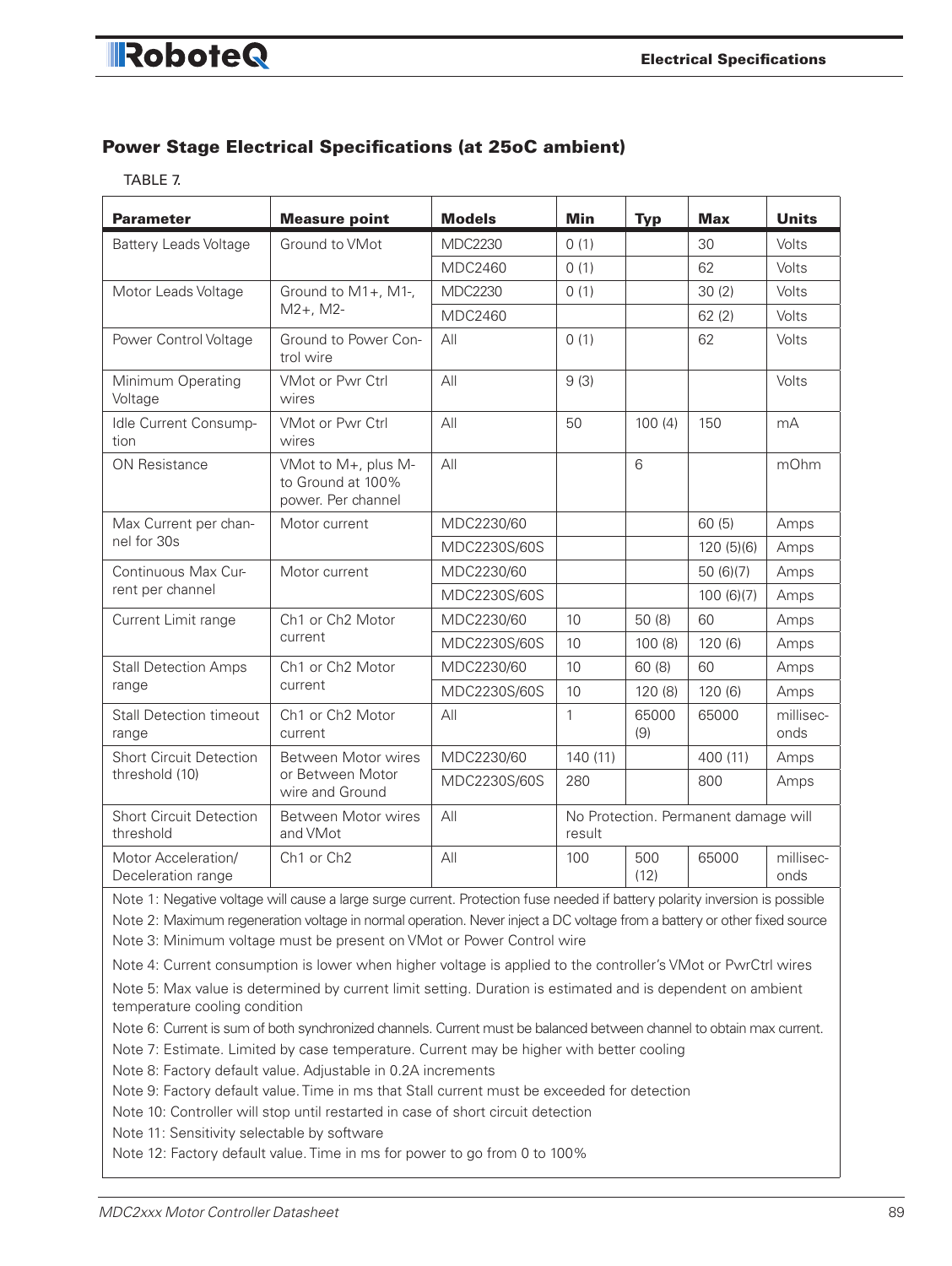#### Command, I/O and Sensor Signals Specifications

#### TABLE 8.

| <b>Parameter</b>                 | <b>Measure point</b>                      | Min      | <b>Typ</b> | <b>Max</b> | <b>Units</b> |
|----------------------------------|-------------------------------------------|----------|------------|------------|--------------|
| Main 5V Output Voltage           | Ground to 5V pins on                      | 4.6      | 4.75       | 4.9        | Volts        |
| 5V Output Current                | 5V pins on Hall Connec-<br>tor and DSub15 |          |            | 200(1)     | mA           |
| Digital Output Voltage           | Ground to Output pins                     |          |            | 40         | Volts        |
| Digital Output Current           | Output pins, sink current                 |          |            | 1          | Amps         |
| Output On resistance             | Output pin to ground                      |          | 0.75       | 1.5        | Ohm          |
| Output Short circuit threshold   | Output pin                                | 1.05     | 1.4        | 1.75       | Amps         |
| Input Impedances                 | AIN/DIN Input to Ground                   |          | 53         |            | kOhm         |
| Digital Input 0 Level            | Ground to Input pins                      | $-1$     |            | 1          | Volts        |
| Digital Input 1 Level            | Ground to Input pins                      | 3        |            | 15         | Volts        |
| Analog Input Range               | Ground to Input pins                      | $\Omega$ |            | 5.1        | Volts        |
| Analog Input Precision           | Ground to Input pins                      |          | 0.5        |            | $\%$         |
| Analog Input Resolution          | Ground to Input pins                      |          | 1          |            | mV           |
| Pulse durations                  | Pulse inputs                              | 20000    |            | 10         | <b>us</b>    |
| Pulse repeat rate                | Pulse inputs                              | 50       |            | 250        | Hz           |
| Pulse Capture Resolution         | Pulse inputs                              |          | 1          |            | <b>US</b>    |
| Frequency Capture                | Pulse inputs                              | 100      |            | 10000      | Hz           |
| Encoder count                    | Internal                                  | $-2.147$ |            | 2.15       | 10^9 Counts  |
| Encoder frequency                | Encoder input pins                        |          |            | 250        | kHz          |
| Note 1: Sum of all 5VOut outputs |                                           |          |            |            |              |

#### Operating & Timing Specifications

#### TABLE 9.

| <b>Parameter</b>                                              | <b>Measure Point</b>                      | Min  | <b>Typ</b> | <b>Max</b> | <b>Units</b> |  |  |
|---------------------------------------------------------------|-------------------------------------------|------|------------|------------|--------------|--|--|
| Command Latency                                               | Command to output change                  |      | 0.5        |            | ms           |  |  |
| PWM Frequency                                                 | Ch <sub>1</sub> , Ch <sub>2</sub> outputs | 10   | 18(1)      | 20         | <b>kHz</b>   |  |  |
| Closed Loop update rate                                       | Internal                                  |      | 1000       |            | Hz           |  |  |
| <b>USB Rate</b>                                               | USB pins                                  |      |            | 12         | MBits/s      |  |  |
| RS232 baud rate                                               | Rx & Tx pins                              |      | 115200 (2) |            | Bits/s       |  |  |
| RS232 Watchdog timeout                                        | R <sub>x</sub> pin                        | 1(3) |            | 65000      | ms           |  |  |
| Note 1: May be adjusted with configuration program            |                                           |      |            |            |              |  |  |
| Note 2: 115200, 8-bit, no parity, 1 stop bit, no flow control |                                           |      |            |            |              |  |  |
|                                                               | Note 3: May be disabled with value 0      |      |            |            |              |  |  |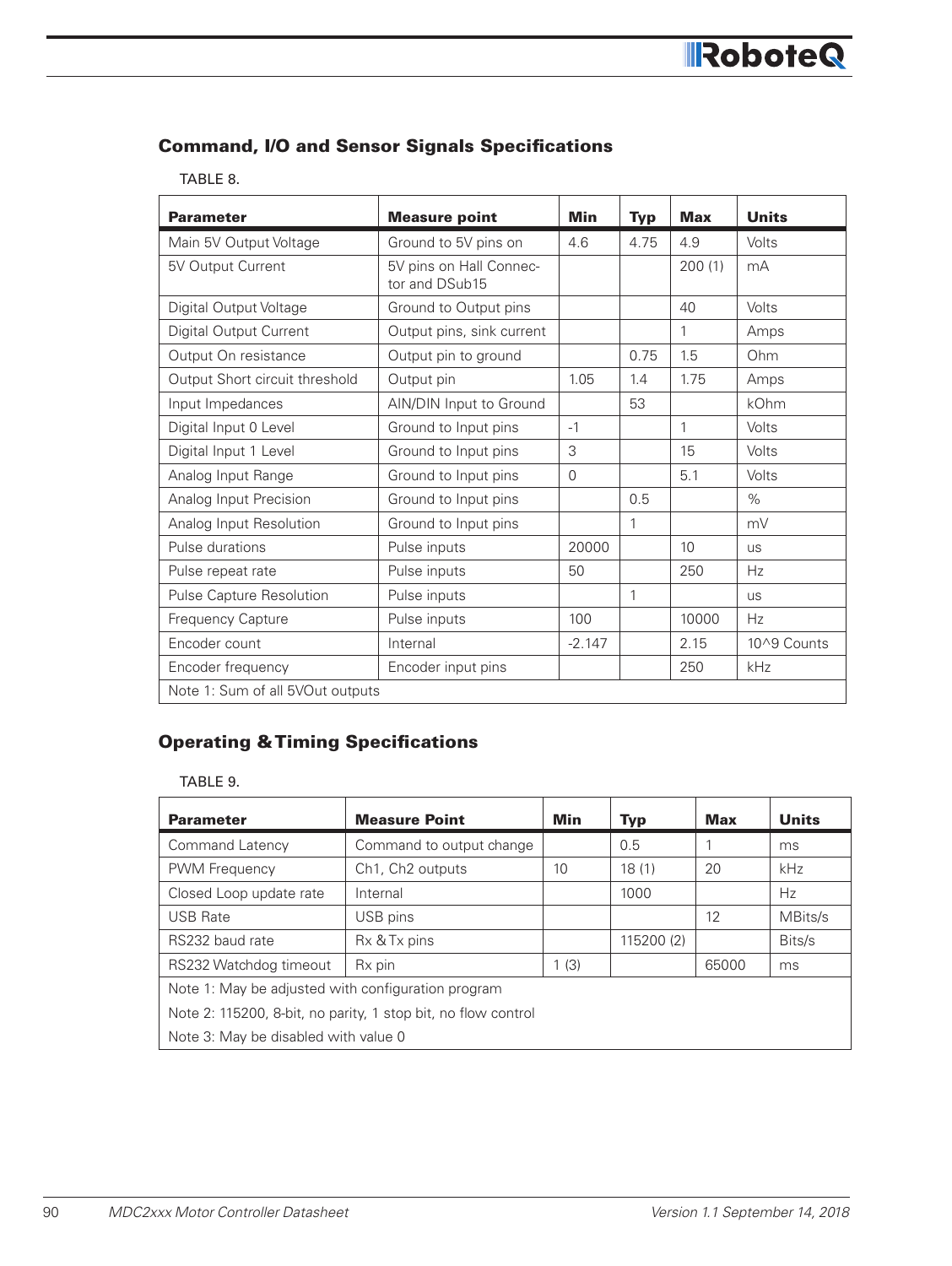### RoboteQ

#### **Scripting**

TABLE 10.

| <b>Parameter</b>                                             | <b>Measure Point</b> | Min    | <b>Typ</b> | <b>Max</b> | <b>Units</b> |  |  |
|--------------------------------------------------------------|----------------------|--------|------------|------------|--------------|--|--|
| <b>Scripting Flash Memory</b>                                | Internal             |        | 16384 (2)  |            | <b>Bytes</b> |  |  |
| Max Basic Language programs                                  | Internal             | 1000   |            | 1500       | Lines        |  |  |
| Integer Variables                                            | Internal             |        | 1024       |            | Words (1)    |  |  |
| Boolean Variables                                            | Internal             |        | 1024       |            | Symbols      |  |  |
| <b>Execution Speed</b>                                       | Internal             | 50 000 | 100 000    |            | Lines/s      |  |  |
| Note 1: 32-bit words<br>Note 2: 8194 on version 2 of MDC2xxx |                      |        |            |            |              |  |  |

#### **Thermal Specifications** vau

TABLE 11.

| <b>Parameter</b>                                                                             | <b>Measure Point</b>      | <b>Model</b> | Min   | Typ | Max   | <b>Units</b> |
|----------------------------------------------------------------------------------------------|---------------------------|--------------|-------|-----|-------|--------------|
| <b>Board Temperature</b>                                                                     | Heatsink plate            | All          | $-40$ |     | 85(1) | оC           |
| Thermal Protection range                                                                     | Heatsink plate            | All          | 80    |     | 90(2) | оC           |
| Power Dissipation                                                                            | Case                      | All          |       |     | 30    | Watts        |
| Thermal resistance                                                                           | Power MOSFETs to heatsink | All          |       |     | 2     | oC/W         |
| Note 1: Thermal protection will protect the controller power                                 |                           |              |       |     |       |              |
| Note 2: Max allowed power out starts lowering at minimum of range, down to 0 at max of range |                           |              |       |     |       |              |

#### Mechanical Specifications

TABLE 12.

| <b>Parameter</b>       | <b>Measure Point</b> | Min | <b>Typ</b> | Max | <b>Units</b> |
|------------------------|----------------------|-----|------------|-----|--------------|
| Weight                 | Board                |     | 250 (0.5)  |     | g (lbs)      |
| Power Connectors width | Terminal tab         |     | 0.25       |     | Inches       |